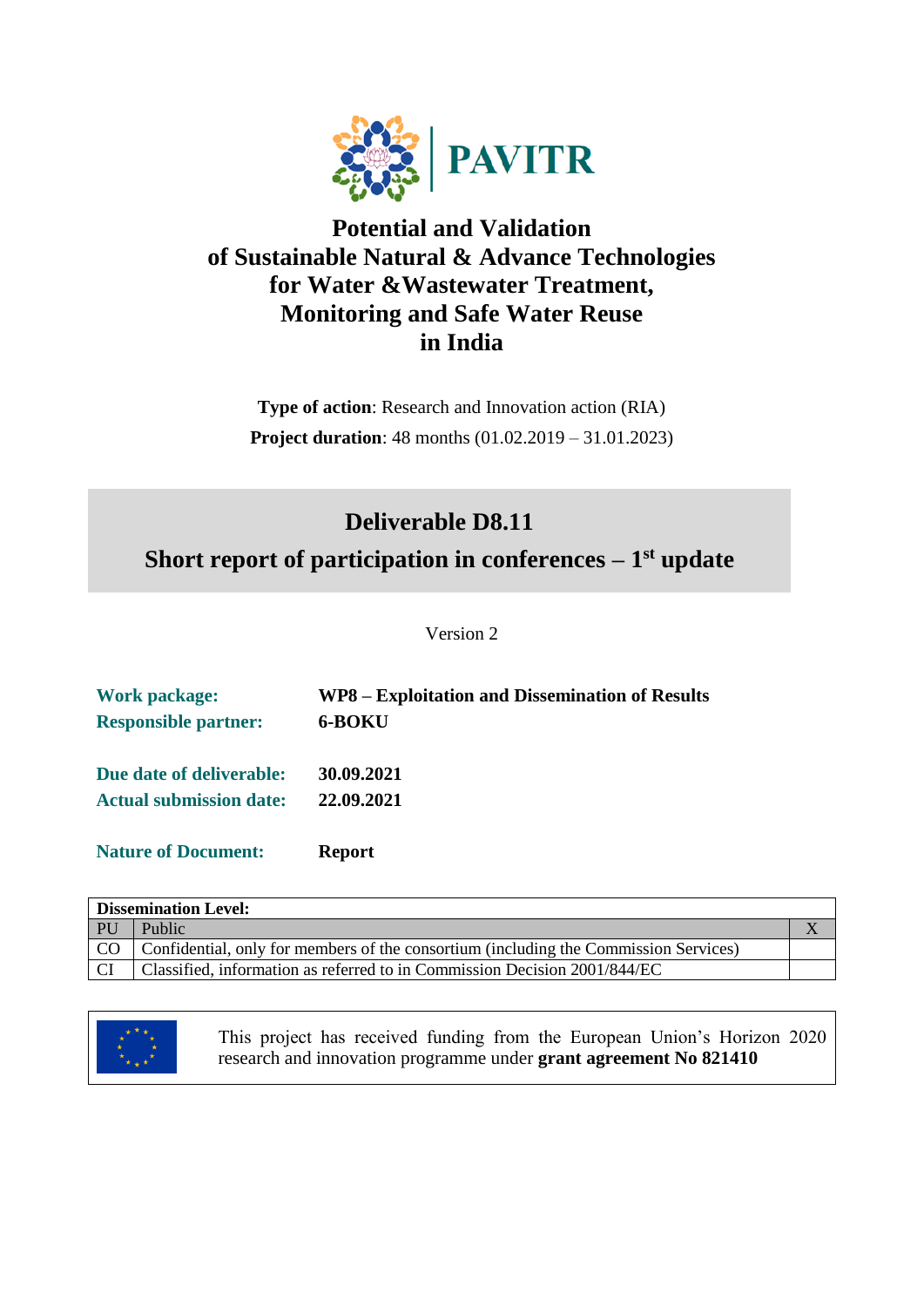

# **Document change history**

| <b>Version</b> | Date       | <b>Author</b>       | <b>Description</b>                                  |
|----------------|------------|---------------------|-----------------------------------------------------|
| v1             | 17.09.2021 | Langergraber (BOKU) | $1st$ draft                                         |
| v2             | 22.09.2021 | Langergraber(BOKU)  | final version including review comments<br>from TTZ |
|                |            |                     |                                                     |
|                |            |                     |                                                     |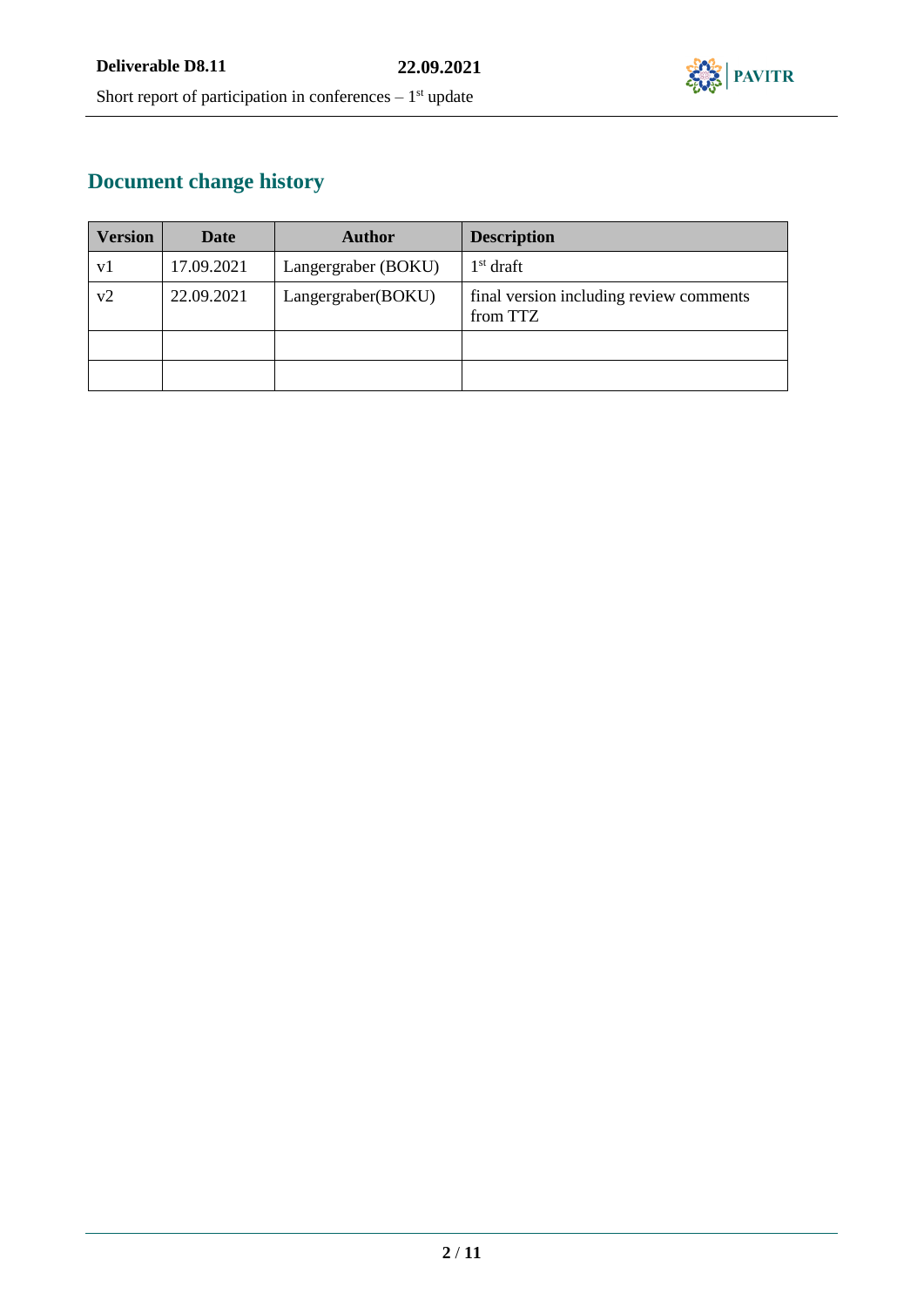

# **Table of Contents**

| 3. PAVITR'S ACTIVITIES AT CONFERENCES FROM AUGUST 2020 TO SEPTEMBER 2021  6              |  |
|------------------------------------------------------------------------------------------|--|
| 3.1. $11th$ International Conference on Environmental Engineering and Management –       |  |
| 3.2. 9 <sup>th</sup> International Symposium on Wetland Pollution Dynamics and Control – |  |
|                                                                                          |  |
|                                                                                          |  |
|                                                                                          |  |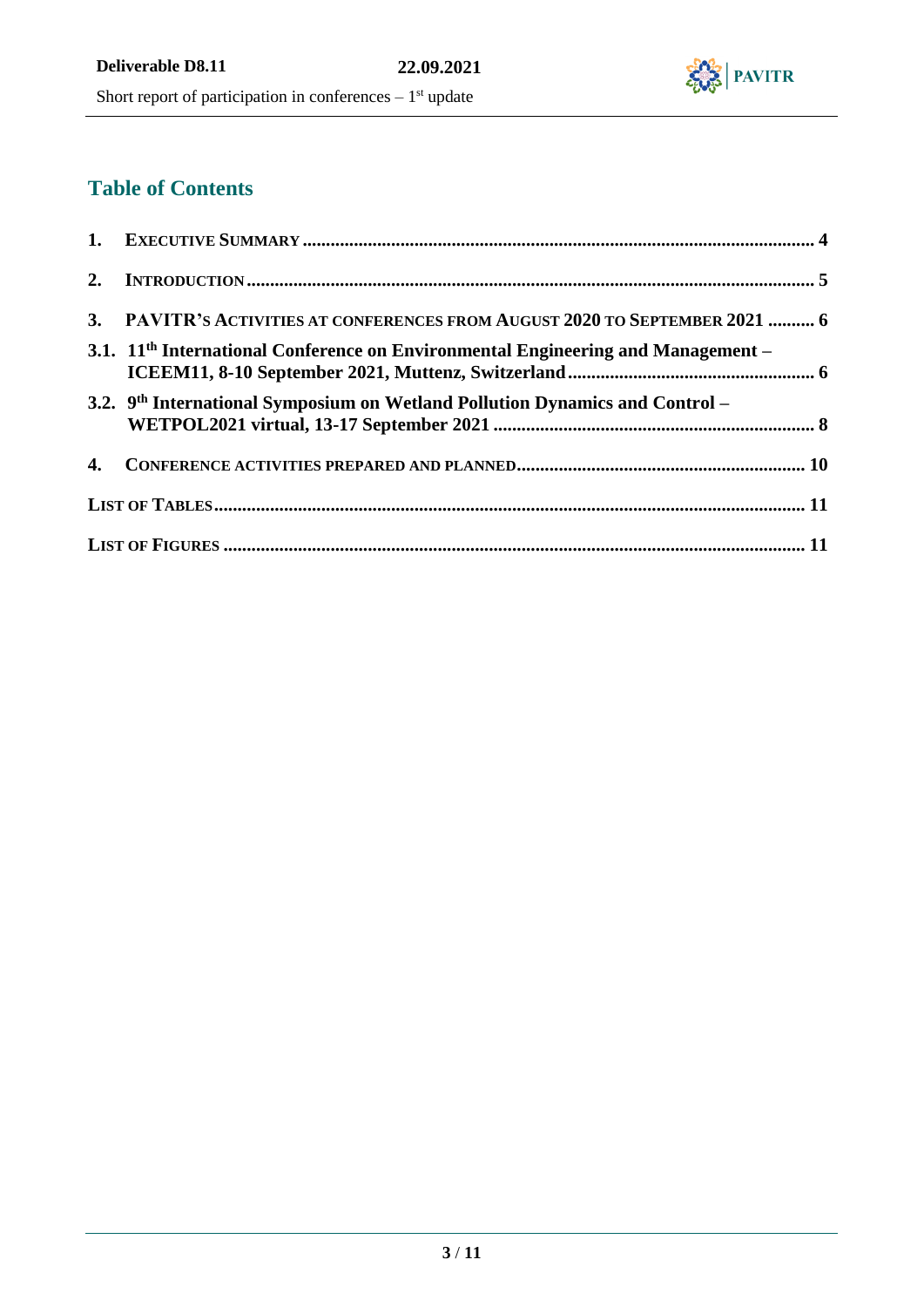

## **1. Executive Summary**

The main aim of the PAVITR project is to validate, develop and deploy fourteen cost-effective & sustainable prototypes to tackle water challenges and ensure the provision of safe water reuse, rejuvenate water quality of rivers, and restore degraded ecosystems in India. The PAVITR prototypes are modular and decentralised systems, that can be further scaled up by local authorities to face wastewater challenges and to ensure the provision of safe drinking water in India.

Deliverable D8.11 "Short report of participation in conferences – 1st update" reports on PAVITR's activities to disseminate results from month 19 (August 2020) to month 32 (September 2021) of the project duration. In particular, current deliverable report activities related to national and international events that have already been carried out, started, and/or are planned, respectively.

Despite the difficult situation due to the ongoing pandemic that caused postponement and cancellation of many events, PAVITR could organise two workshops along international conferences:

- 1) at the  $11<sup>th</sup>$  International Conference on Environmental Engineering and Management ICEEM11, 8-10 September 2021, and
- 2) at the 9<sup>th</sup> International Symposium on Wetland Pollution Dynamics and Control WETPOL 2021 virtual, 13-17 September 2021, respectively.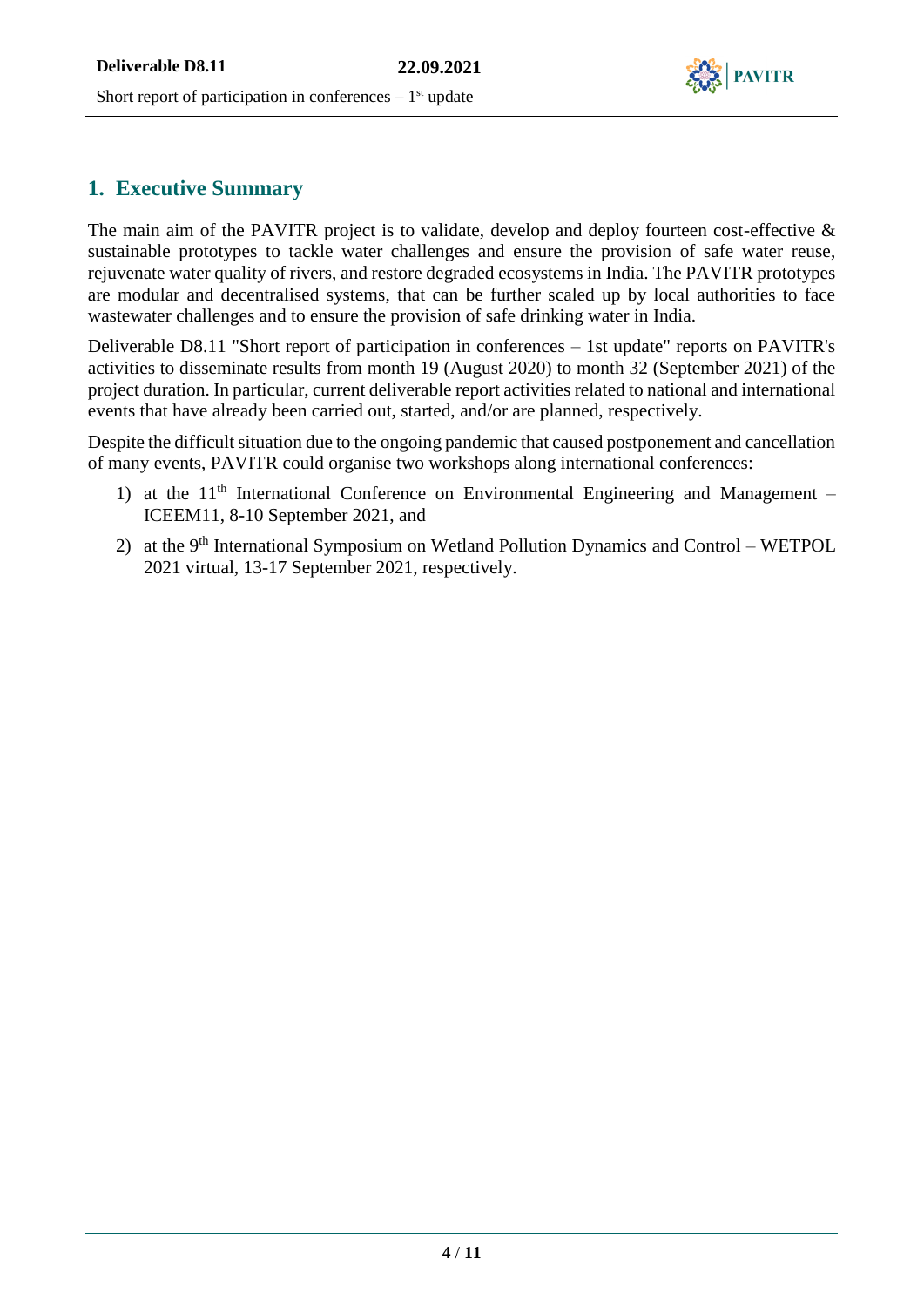

## **2. Introduction**

PAVITR aims to present results at major national events (e.g. Indian Water Week; Indian Water Works Association Convention; World Water Summit in India) and major international conferences focusing on India or the neighbouring countries. To facilitate this, PAVITR aims to propose workshops and side events along these events additionally to regular submissions for oral presentations for specific topics.

From August 2020 to September 2021, months in which the events calendar has been heavily affected by the COVID-19 pandemic, PAVITR organised two workshops at major international conferences and prepared a proposal for another (i.e. IWA Water Reuse 2022/23).

In the following, we describe PAVITR's conference activities

- that already have been carried out between month 19 (August 2020) and 32 (September 2021), and
- that have been prepared and that are planned in the future.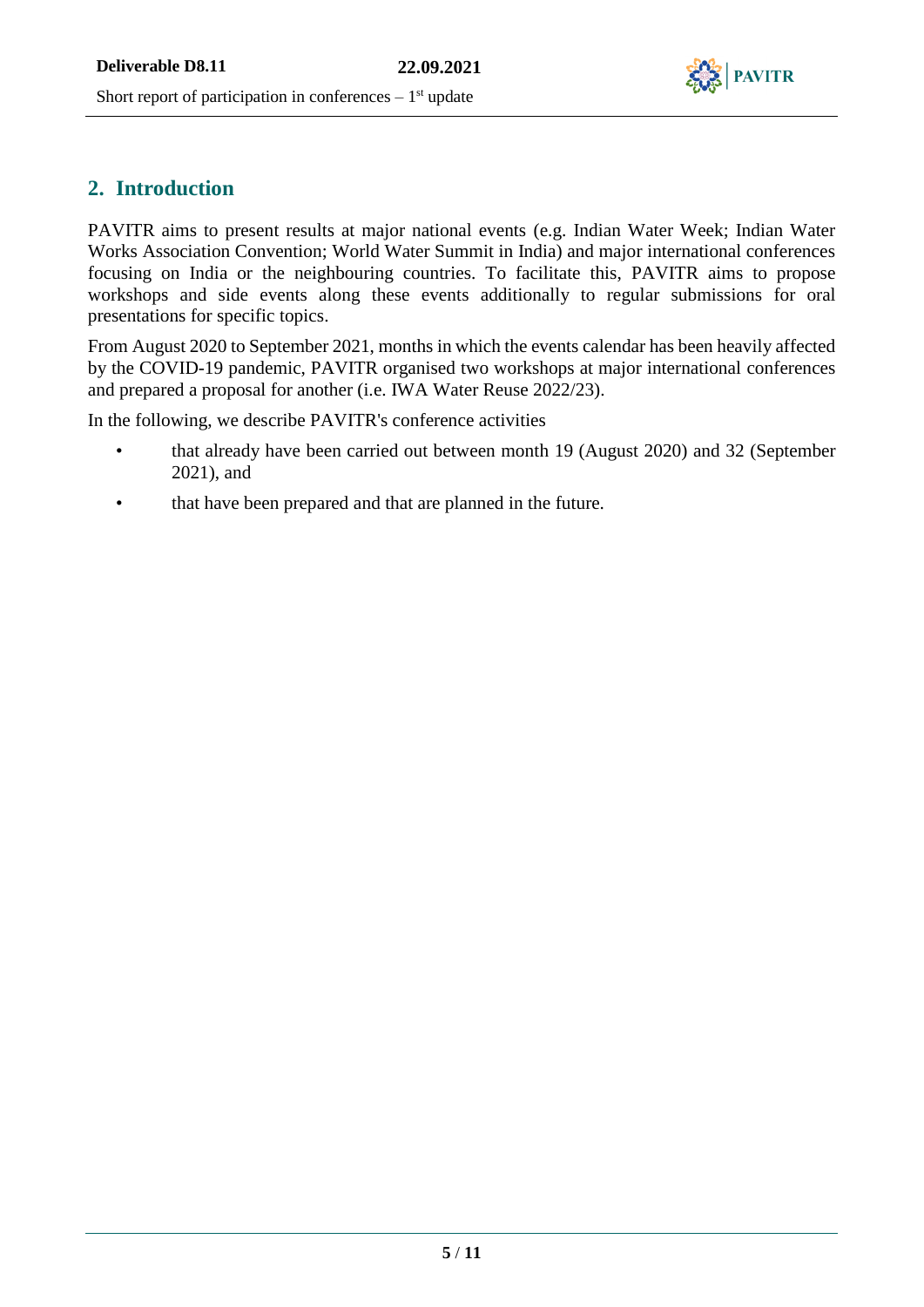

### **3. PAVITR's Activities at conferences from August 2020 to September 2021**

### **3.1. 11th International Conference on Environmental Engineering and Management – ICEEM11, 8-10 September 2021, Muttenz, Switzerland**

A special session on PAVITR Project was organized in the framework of the  $11<sup>th</sup>$  International Conference on Environmental Engineering. The conference was organized in hybrid mode, and took place in Muttenz (Switzerland) and online via Zoom from 8-10 September 2021 with in total more than 210 participants.

The PAVITR session took place the 9<sup>th</sup> September from 16.30 to 17.45 and was chaired by Enrica Uggetti (UPC). The session included 6 oral and 3 posters presentations, and was followed by 36 participants (13 online and 13 onsite). After a general introduction about the project carried out by Mirko Hänel (TTZ), partners from IRIDRA, AIMEN, AU, TTZ, AMU, UPC and BIOAZUL presented their results.

**Table 1**: Program of the PAVITR workshop @ ICEEM11 (Parallel session 6 on Thursday 9 Sep 21; Onsite activities are marked in orange; Online presentations are marked in green).

#### Chairperson: Dr. Enrica Uggetti TS: Diana Gabur & Patrick Eckert, Micha Wehrli

| Time            | Title                                                                                                                                                               | <b>Authors</b>                                                                                                                          |
|-----------------|---------------------------------------------------------------------------------------------------------------------------------------------------------------------|-----------------------------------------------------------------------------------------------------------------------------------------|
| $16:30 - 16:40$ | Domestic sewage management using nature-<br>based solutions for reuse in public park: an<br>Indian experience                                                       | Bresciani R., Pophali G. R.,<br>Labhasetwar P., Hirulkar D., Lakhlani<br>H., Sahu N., Masi F.,                                          |
| $16:40 - 16:50$ | Potential and Validation of Sustainable Natural<br>& Advance Technologies for Water &<br>Wastewater Treatment, Monitoring and Safe<br>Water Reuse in India (PAVITR) | Nadeem Khalil, Mirko Hänel, Andres<br>C. Acosta, Carlos A. Arias,                                                                       |
| $16:50 - 17:00$ | VFA monitoring using spectroscopy sensor for<br>the waste management control in anaerobic<br>digestion                                                              | Miguel Placer, Santiago Gómez-<br>Cuervo, Rocío Pena, Ana Pascual,<br>Juan Antonio Álvarez, Luz Herrero,<br>Francisco Rodriguez,        |
| 17:00-17:10     | Sanitation and recovery of resources by short-<br>rotation-plantations in India                                                                                     | Mirko Hänel, Andres C. Acosta,<br>Nadeem Khalil, Carlos A. Arias,                                                                       |
| 17:10-17:20     | Production of high value bio-resources from<br>treatment wetland biomass                                                                                            | Marco A. Rodriguez-Dominguez, Birgit<br>E. Bonefeld, Morten A-Jensen, Mirko<br>Hänel, Andres C. Acosta, Hans Brix,<br>Carlos. A. Arias, |
| 17:20-17:30     | Hydrothermal processing for biomass<br>conversion from wetland engineered<br>wastewater treatment systems [willow-Salix<br>viminalis                                | Andrés C. Acosta, Carlos A. Arias,<br>Patrick Biller, Hans Brix                                                                         |
| $17:30 - 17:35$ | Materials for P removal in wastewater treatment<br>and the P bioavailability for plant growth                                                                       | S.M. Jensen, C. Esposito, D.<br>Konnerup, H. Brix, C.A. Arias,                                                                          |
| $17:35 - 17:40$ | Design and development of full-scale high rate<br>algal ponds for wastewater treatment in India<br>under India-EU research collaboration                            | Enrica Uggetti, Antonio Ortiz, Rubén<br>Díez-Montero, Nadeem Khalil, Joan<br>García,                                                    |
| $17:40 - 17:45$ | RichWater® SBR as a competitive option for<br>the use of reclaimed water in agriculture                                                                             | Lorenzo-López A., Zapata-Aranda P.,<br>Caballero-Hernández A.                                                                           |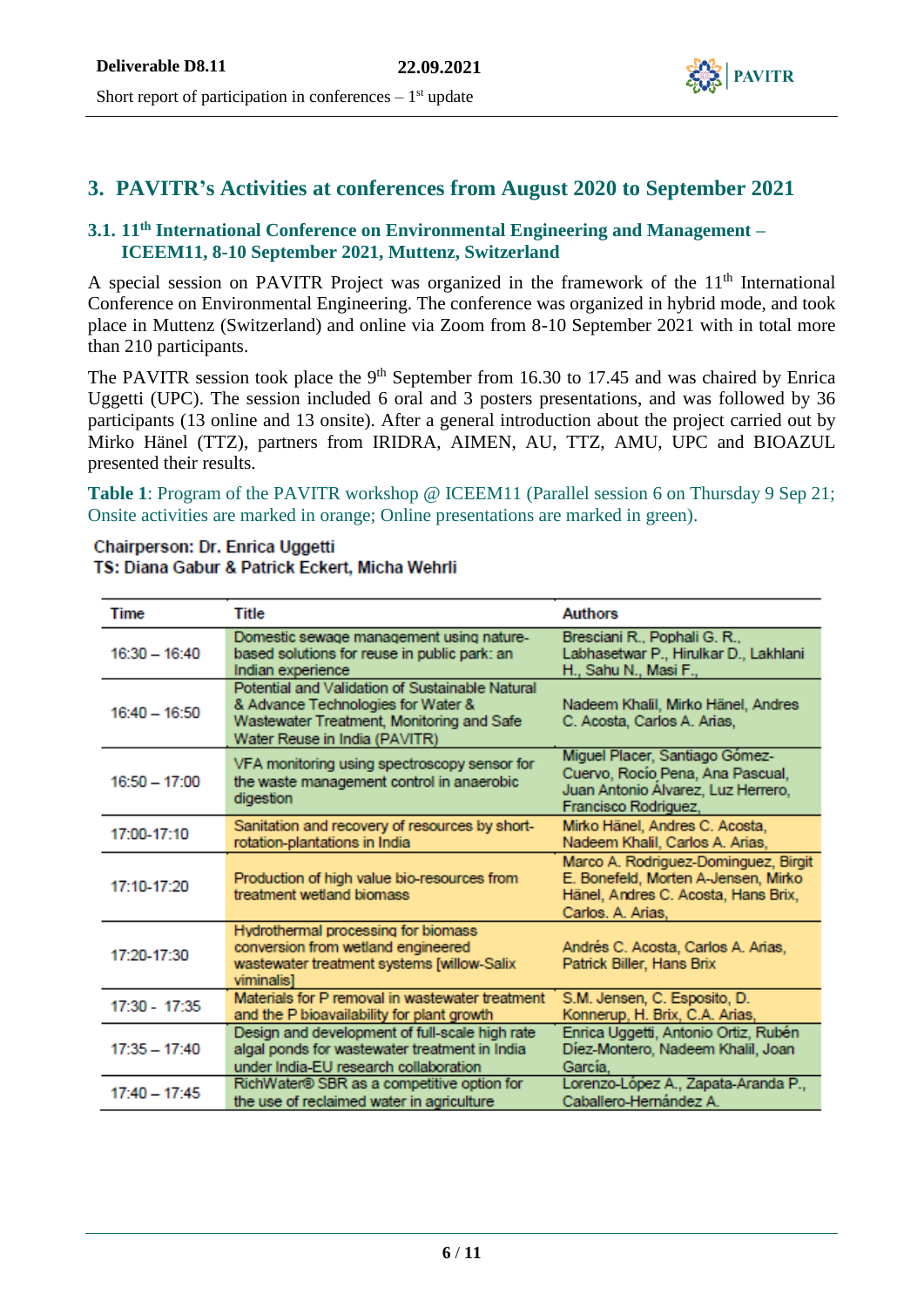



**Figure 1**: Participants of the PAVITR workshop at ICEEM11.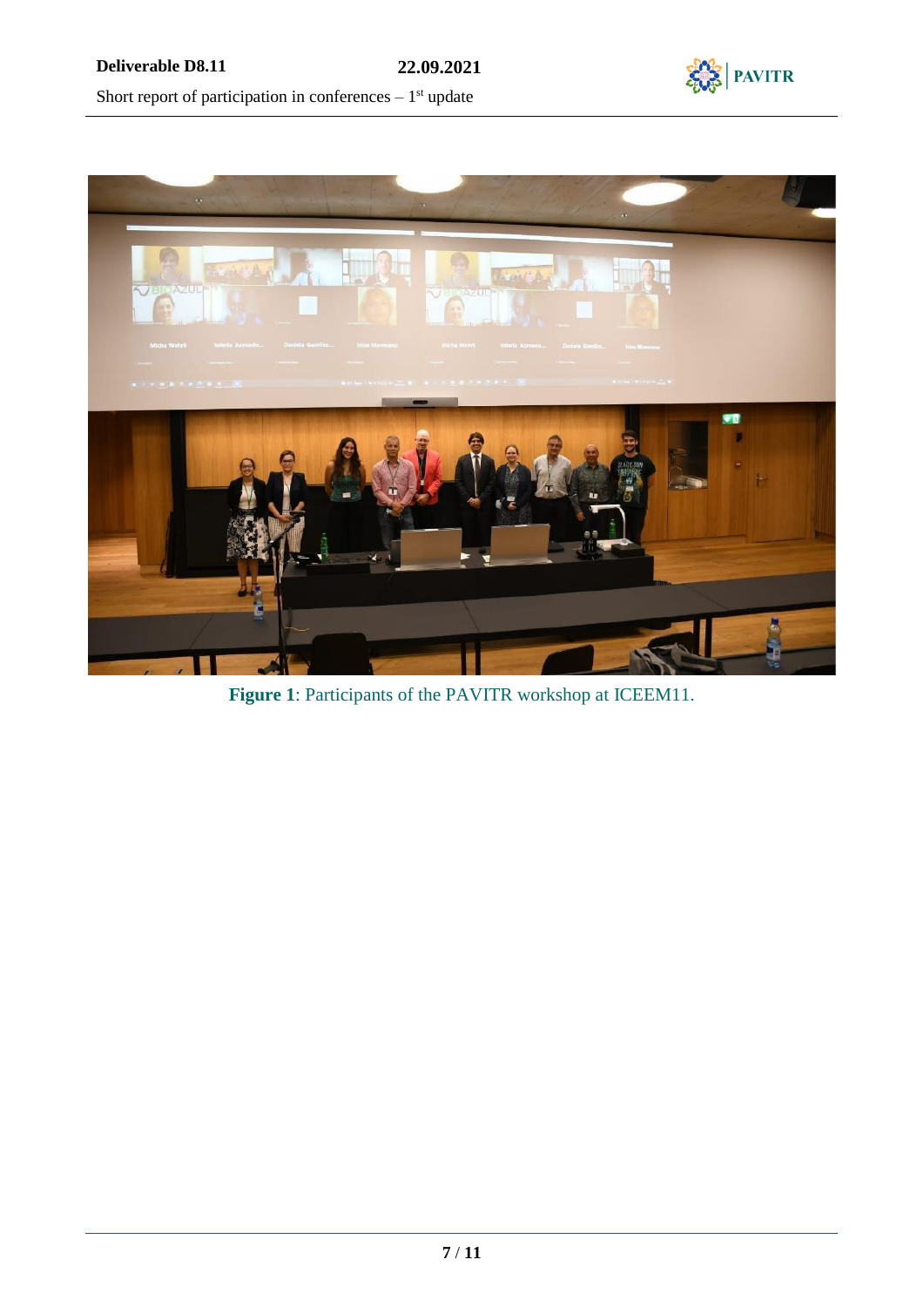

#### **3.2. 9 th International Symposium on Wetland Pollution Dynamics and Control – WETPOL2021 virtual, 13-17 September 2021**

A PAVITR session was also organised at the 9<sup>th</sup> International Symposium on Wetland Pollution Dynamics and Control - WETPOL 2021 that was organised as virtual conference by BOKU from 13- 17 September 2021. See below the program of the PAVITR workshop (**[Table](#page-7-0) 2**), as well as screenshots from the live streaming in the Talque tool (**Figure 2**) and the participants from the PAVITR team (**Figure 3**).

### <span id="page-7-0"></span>Table 2: Program of the PAVITR workshop @ WETPOL 2021 on 17<sup>th</sup> September 2021.

| <b>Topic</b>                                                                                                                         | Speaker/moderator             |
|--------------------------------------------------------------------------------------------------------------------------------------|-------------------------------|
| <b>Welcome and introduction</b>                                                                                                      | Carlos Arias (AU)             |
| <b>Constructed Wetlands Technology for Sewage Treatment in India:</b><br>5 Years of Experience of Innovative and Novel Installations | Nadeem Khalil (AMU)           |
| Sanitation and recovery of resources by shirt rotation plantations in<br>India                                                       | Mirko Hänel (ttz)             |
| Implementation of different types of Constructed Wetlands in India; a<br>new experience                                              | Girish R. Pophali (NEERI)     |
| Fluorescence-Based pathogen sensor for water quality monitoring                                                                      | Santiago Gómez-Cuervo (AIMEN) |
| <b>Summary and closing</b>                                                                                                           | Carlos Arias (AU)             |



**Figure 2**: Carlos Arias (AU) opening the PAVITR workshop at WETPOL 2021 as seen in the virtual conference platform Talque during the live streaming.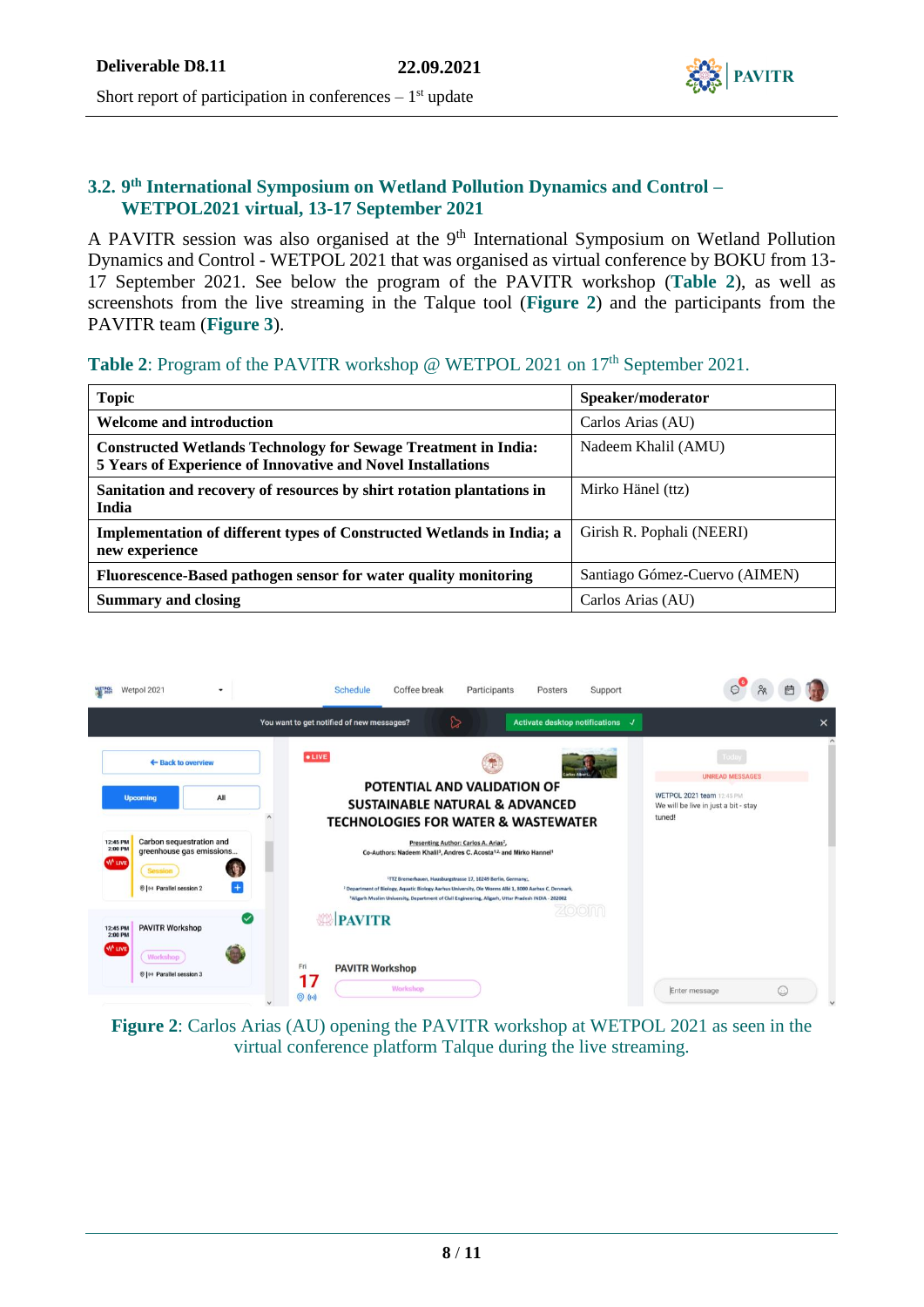



**Figure 3**: Presenters and participants from the PAVITR team.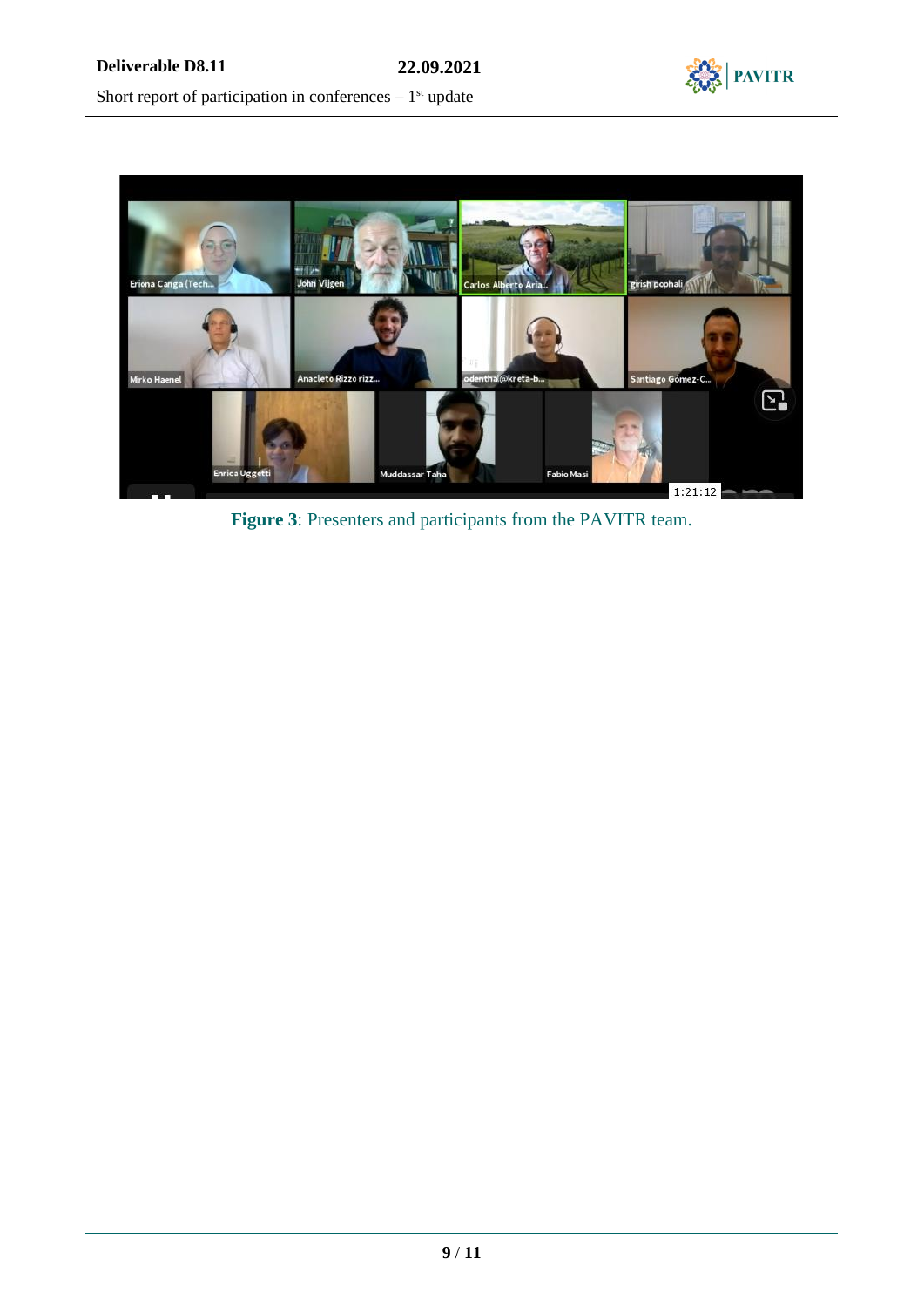

### **4. Conference activities prepared and planned**

The *13th IWA International Conference on Water Reclamation and Reuse* was originally planned to be held form 13-17 January 2021 in Chennai, India. Due to the COVID-19 pandemic, the conference was first postponed to January 2022 and finally further postponed to 17-21 January 2023 and is planned now to be held in presence.

In May 2020, PAVITR submitted a proposal for the conference planned originally in January 2021; this proposal was resubmitted in April 2021 for the conference planned in January 2022 before the final postponement to January 2023 was announced.

Due to the unclear situation for most events no other activities have been planned beside the Chennai event so far.